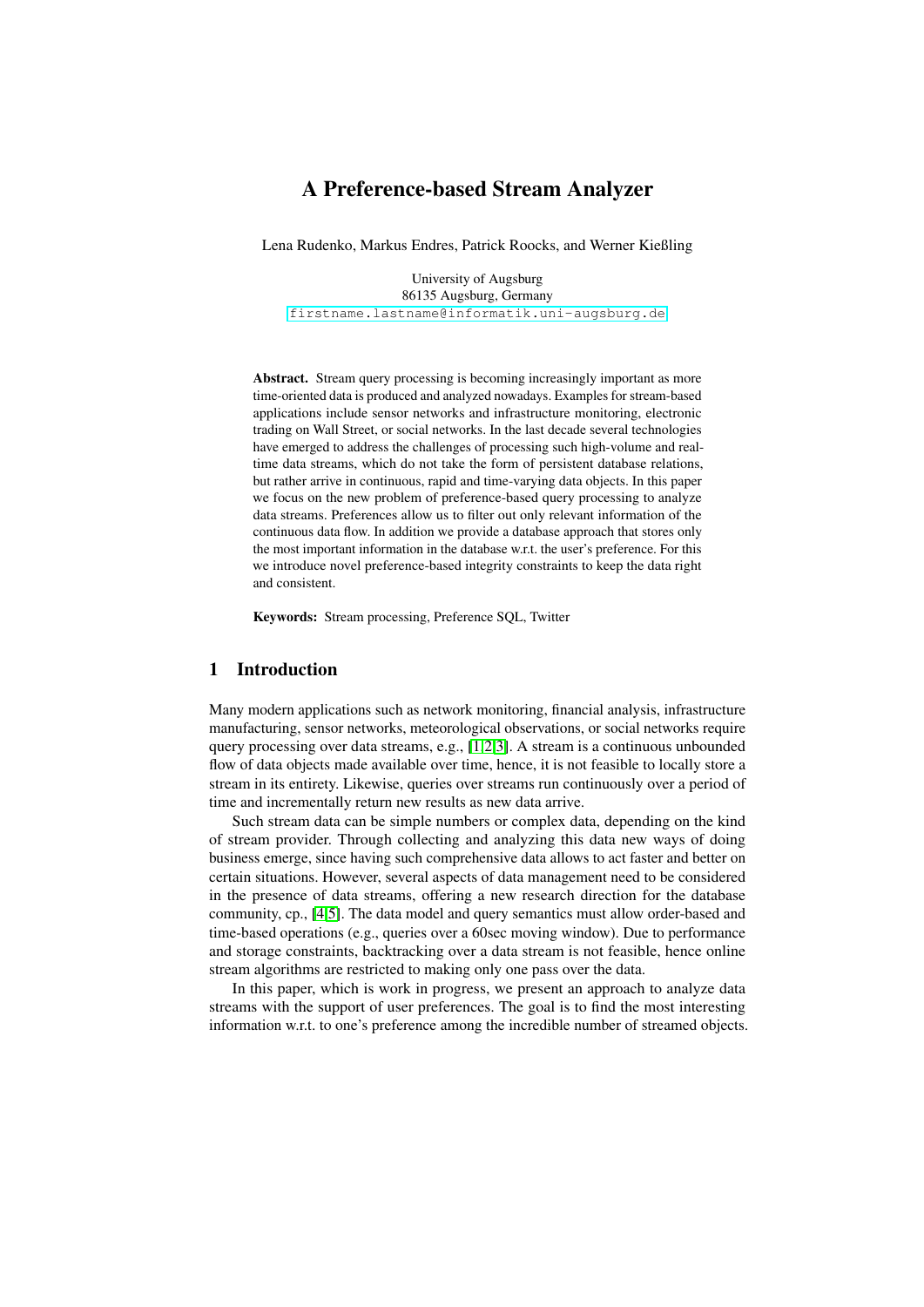Preferences help us to separate the relevant data from the pointless information and make it accessible to the user either as human readable data or by storing it in a database. Another advantage of preference queries is that they never lead to an empty result. In addition, we provide a language for connecting and querying streams in Preference SQL [\[6\]](#page-10-5), a SOL extension which supports preference queries.

As running example we use the online social networking service Twitter as a realworld stream application. Twitter is a very fast medium of information dissemination. The amount of tweets, that are posted every day is very large. That is 500 million short messages daily according to data from the year 2015 [\[7\]](#page-11-0). It is an endless data flow, that includes important and interesting records, but for the most part it consists of spam and information trash. According to a study from 2009 [\[8\]](#page-11-1) the news take only 4% of the whole data. Nevertheless, in the tweets one finds latest news about accidents, terroristic acts or natural disasters which are posted live by eyewitnesses before any journalist is in place. The same is true for various sports events, where the most important news are posted on Twitter by journalists or fans. Furthermore, Twitter provides easy access by the public Twitter API, a huge amount of diverse attributes and short 140 character messages (tweets) which can be analyzed.

The remainder of this paper is organized as follows: Section [2](#page-1-0) highlights related work. Section [3](#page-2-0) recapitulates essential concepts of the used preference model. In Section [4](#page-4-0) we present the framework for analyzing data streams with the help of preferences, and in Section [5](#page-6-0) we introduce a language for preference-based stream analysis. Finally, we conclude in Section [6.](#page-10-6)

# <span id="page-1-0"></span>2 Related Work

Data streams can be found in every area of life: stock market, social networks, network monitoring, or meteorological observations, just to name a few. Hence, it is not amazing that many scientists all over the world try to process and to analyze these streams to extract important information from such continuous data flows.

Babu and Widom [\[9\]](#page-11-2) for example, focus primarily on the problem of query processing, specifically on how to define and evaluate continuous queries over data streams. They address semantic issues as well as efficiency concerns. In [\[10\]](#page-11-3) the authors motivate the need for and research issues arising from stream data processing. The paper gives an overview on past work and projects in the area of data streams, and explores topics in query languages, requirements and challenges in stream query processing. Faria et. al [\[11\]](#page-11-4) describe various applications of novelty detection in data streams, and Krempl et. al [\[12\]](#page-11-5) discuss challenges for data stream mining such as: protecting data privacy, handling incomplete and delayed information, or analysis of complex data. In [\[13\]](#page-11-6) the authors examine the characteristics of important preference queries (skyline, top-k and top-k dominating) and review algorithms proposed for the evaluation of continuous preference queries under the sliding window streaming model. However, they do not present any framework for preference based stream evaluation. An important research direction associated with stream processing is data stream clustering. This issue is discussed e.g., in [\[14](#page-11-7)[,15,](#page-11-8)[16\]](#page-11-9). Cherniack et. al [\[17\]](#page-11-10) describe a large-scale distributed stream processing system, and discusses approaches for addressing load management, high availability,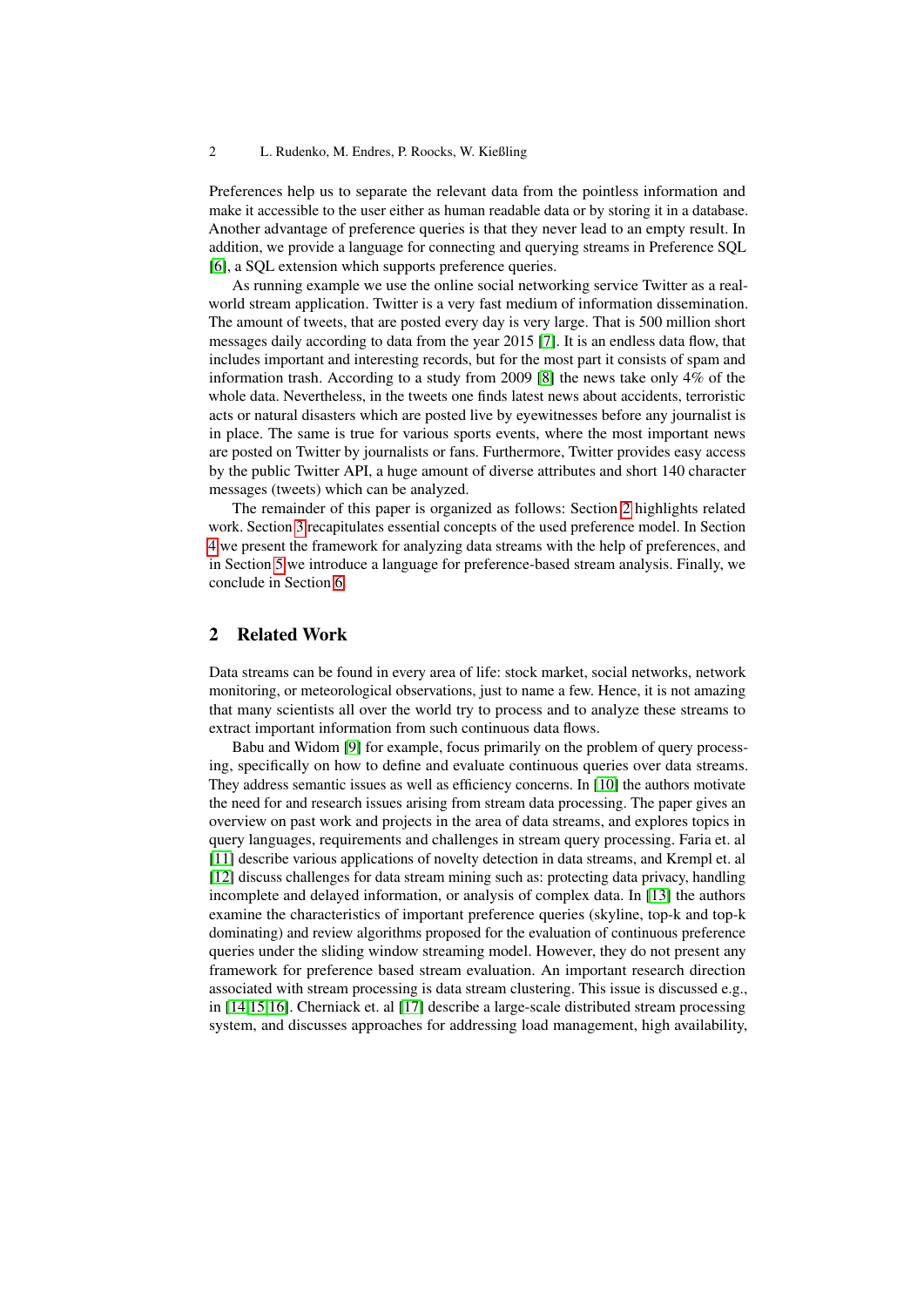and federated operation issues in such an environment. In [\[18\]](#page-11-11) the authors investigate queries over continuous unbounded streams for applications like network monitoring, financial analysis, and sensor networks. For this they present the Stanford Data Stream Management System (STREAM) for rapid streams and long-running queries, where the system resources may be limited.

Since we refer to Twitter in our prototype implementation, we also present some current work on this social network. In [\[19\]](#page-11-12) the authors describe an event notification system that monitors and delivers semantically relevant tweets if these meet the user's information needs. As an example they construct an earthquake prediction system targeting Japanese tweets. For their system they use keywords, the number of words, and the context of an event. Railean and Moraru [\[20\]](#page-11-13) address the problem of determining the popularity of social events (concerts, festivals, sport events, conferences, etc.) based on their presence in Twitter. For this they compute an association coefficient for an event-tweet pair and use it to determine the popularity.

All previous work rely on analyzing the content of a stream or describe stream processing systems. In this paper we filter data by a preference based approach, which never leads to an empty result and only extracts the most important information w.r.t. the user's preference.

# <span id="page-2-0"></span>3 Preference Background

Preference queries in database systems have been in focus for some time, leading to diverse approaches, e.g., [\[21,](#page-11-14)[22\]](#page-11-15). We follow the preference model from [\[22\]](#page-11-15), where a preference  $P = (A, \langle p \rangle)$  is a strict partial order on the domain of A. Thus  $\langle p \rangle$  is irreflexive and transitive. The term  $x <_{P} y$  is interpreted as "*I like y more than x*". The *maximal objects* of a preference  $P = (A, \langle P \rangle)$  on an input database relation R are all tuples that are not dominated by any other tuple w.r.t. the preference. These objects are computed by the preference selection operator  $\sigma[P](R)$ . It finds all best matching tuples t w.r.t. the preference P, where t.A is the projection to the attribute set A.

$$
\sigma[P](R) := \{ t \in R \mid \neg \exists t' \in R : t.A <_{P} t'.A \} \tag{1}
$$

The retrieval of best-matching results follows a Best-Matches-Only (BMO) query model that retrieves exact matches if such objects exist and best alternatives else.

# 3.1 Preference Constructors

To specify a preference, the framework follows an inductive approach of base preference constructors that can be combined to complex preference constructors. Subsequently, we present some selected constructors which are often applied by users.

Preferences on single attributes are called *base preferences*. There are base preference constructors for *continuous* (*numerical*), *discrete* (*categorical*), *temporal*, and *spatial* domains. For example, the *categorical preference* POS(A, POS-set) expresses that a user has a set of preferred values, the POS-set. The BETWEEN( $A$ , [low, up]) preference expresses the wish for a value between a *lower* and an *upper* bound. The LOWEST(A) constructor and the HIGHEST $(A)$  constructor prefer the minimum and maximum, resp.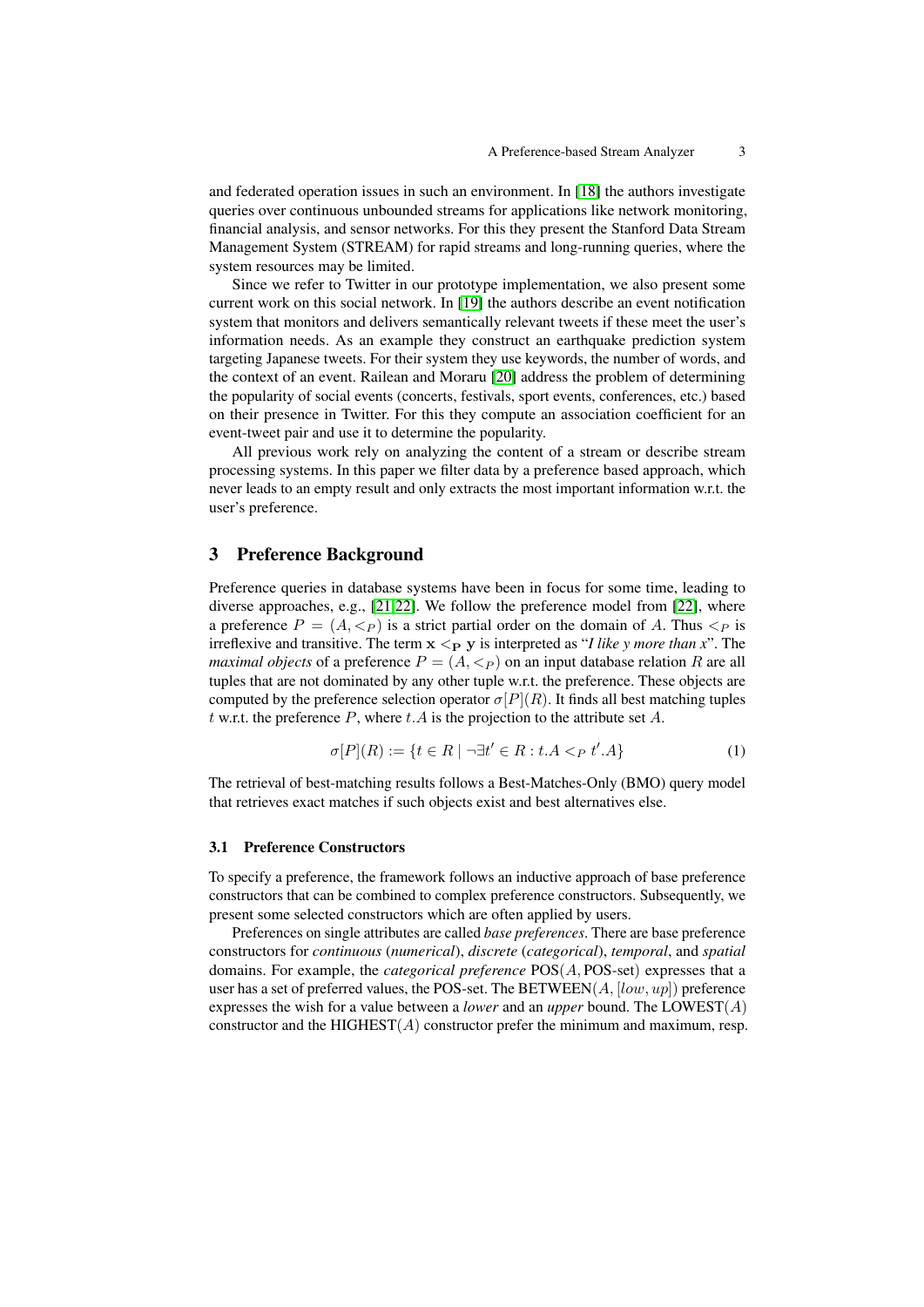Note that the dominance criterion of the base preferences is based on a SCORE function  $f: dom(A) \to \mathbb{R}_0^+$ , where  $f(v)$  describes how far the domain value v is away from the optimal value. Dominated tuples have higher function values, i.e.,  $\mathbf{x} \leq_{\mathbf{P}} \mathbf{y} \iff f(x) >$  $f(y)$ . For more details we refer to [\[6\]](#page-10-5).

*Complex preferences* determine the relative importance of preferences and combine base or again complex preference constructors. Intuitively, people speak of "this preference is more important to me than that one" or "these preferences are all equally important". In the *Pareto preference*  $P := P_1 \otimes P_2 = (A_1 \times A_2, \langle P \rangle)$  all preferences are of equal importance, while in a *Prioritization preference*  $P := P_1 \& P_2$  the preference  $P_1 = (A_1, <_{P_1})$  is more important than  $P_2 = (A_2, <_{P_2})$ . For a more formal definition and more detailed information we refer to [\[22,](#page-11-15)[6\]](#page-10-5).

<span id="page-3-1"></span>*Example 1.* Consider the UEFA European Championship which takes place in France in 2016. The tournaments take place in various cities (location). Since many people post interesting information about the tournaments on Twitter, we want to get all tweets which are posted by an author who stays in Lyon or Marseilles. This preference can be expressed by a POS constructor:  $P := \text{POS}(\text{location}, \{\text{Lvon}, \text{Marseilles}\})$ . If there is no tweet posted in Lyon or Marseilles, the preference selection operator would find all tweets from other cities.

## 3.2 Preference SQL

The Preference SQL query language is a declarative extension of SQL by strict partial order preferences, behaving like soft constraints under the BMO query model as described above. Syntactically, Preference SQL extends the **SELECT** statement of SQL by an optional **PREFERRING** clause, cp. Figure [1.](#page-3-0)

| SELECT | <projection, aggregation=""></projection,>     |  |
|--------|------------------------------------------------|--|
| FROM   | <table_reference></table_reference>            |  |
| WHERE. | <hard_conditions></hard_conditions>            |  |
|        | PREFERRING <soft_conditions></soft_conditions> |  |
| TOP    | $\ldots$ <number></number>                     |  |

<span id="page-3-2"></span>Fig. 1. Preference SQL query block.

<span id="page-3-0"></span>The keywords **SELECT**, **FROM** and **WHERE** are treated as the standard SQL keywords. The **PREFERRING** clause specifies a preference which is evaluated after the **WHERE** condition. If  $\texttt{TOP-}k$  is specified, only the k best tuples according to the preference order are returned [\[6](#page-10-5)[,23\]](#page-11-16).

*Example 2.* The POS preference in Example [1](#page-3-1) can be expressed in Preference SQL as follows, where Tournament is the database which contains information about the football competitions in France.

> **SELECT** \* **FROM** Tournament **PREFERRING** location **IN** ('Lyon', 'Marseilles');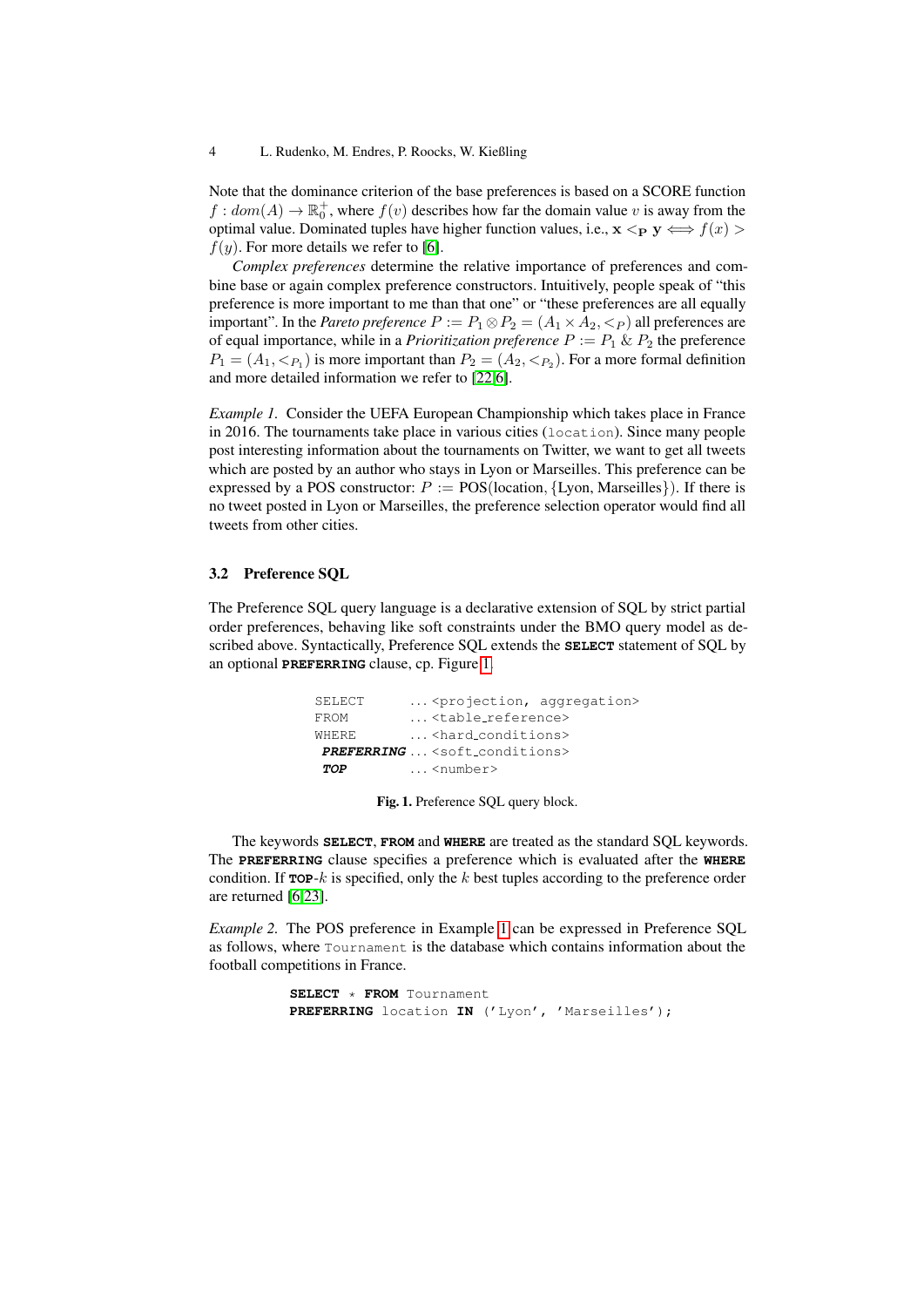In the above example **IN** expresses a POS preference. The keyword **AND** would state a Pareto preference, and **PRIOR TO** leads to a Prioritization (not shown in this example).

The current University prototype of the Preference SQL database system adopts a (Java 1.7-based) middleware approach as depicted in Figure [2.](#page-4-1) For a seamless application integration we have extended standard JDBC technology towards a Preference SQL / JDBC package. This enables the client application to submit Preference SQL queries through familiar SQL clients. The Preference SQL middleware parses the query and performs preference query optimization. The preference selection operator implemented by several evaluation algorithms computes the final result. This approach has proven its flexibility and performance in various prototype applications conducted so far, see [\[6\]](#page-10-5) for example.



<span id="page-4-1"></span>Fig. 2. System architecture of Preference SQL.

# <span id="page-4-0"></span>4 Analyzing Streams with Preference SQL

Our goal is to analyze data streams with Preference SQL, which needs well structured data. Hence, we need a framework that transforms the data from a stream into a processable format. For this goal we use *Apache Flink*, an open source platform for distributed stream and batch data processing<sup>[1](#page-4-2)</sup>. The core of Apache Flink is a data flow engine created in Java and Scala. Flink includes several APIs<sup>[2](#page-4-3)</sup>, e.g., for Data-Streams, DataSets, Tables, etc. These data streams can be created from various sources (e.g., message queues, socket streams, files) and converted to other (structured) formats.

For our prototype we decided to use Twitter as an example data source, because it has an open API and free accessible data (tweets). In addition, Apache Flink provides a Twitter Streaming API connector for direct connection to this social network.

### 4.1 Stream Processing Framework

When processing data streams with Preference SQL, two fundamental tasks must be carried out:

1. The data must have a Preference SQL processable format, because Preference SQL works on attribute based data, but streams are often encoded in various formats, e.g., as JSON<sup>[3](#page-4-4)</sup>-objects as in Twitter.

<span id="page-4-3"></span><sup>2</sup> Application Programming Interface

<span id="page-4-2"></span><sup>1</sup> <https://flink.apache.org/>

<span id="page-4-4"></span><sup>3</sup> <http://www.json.org/>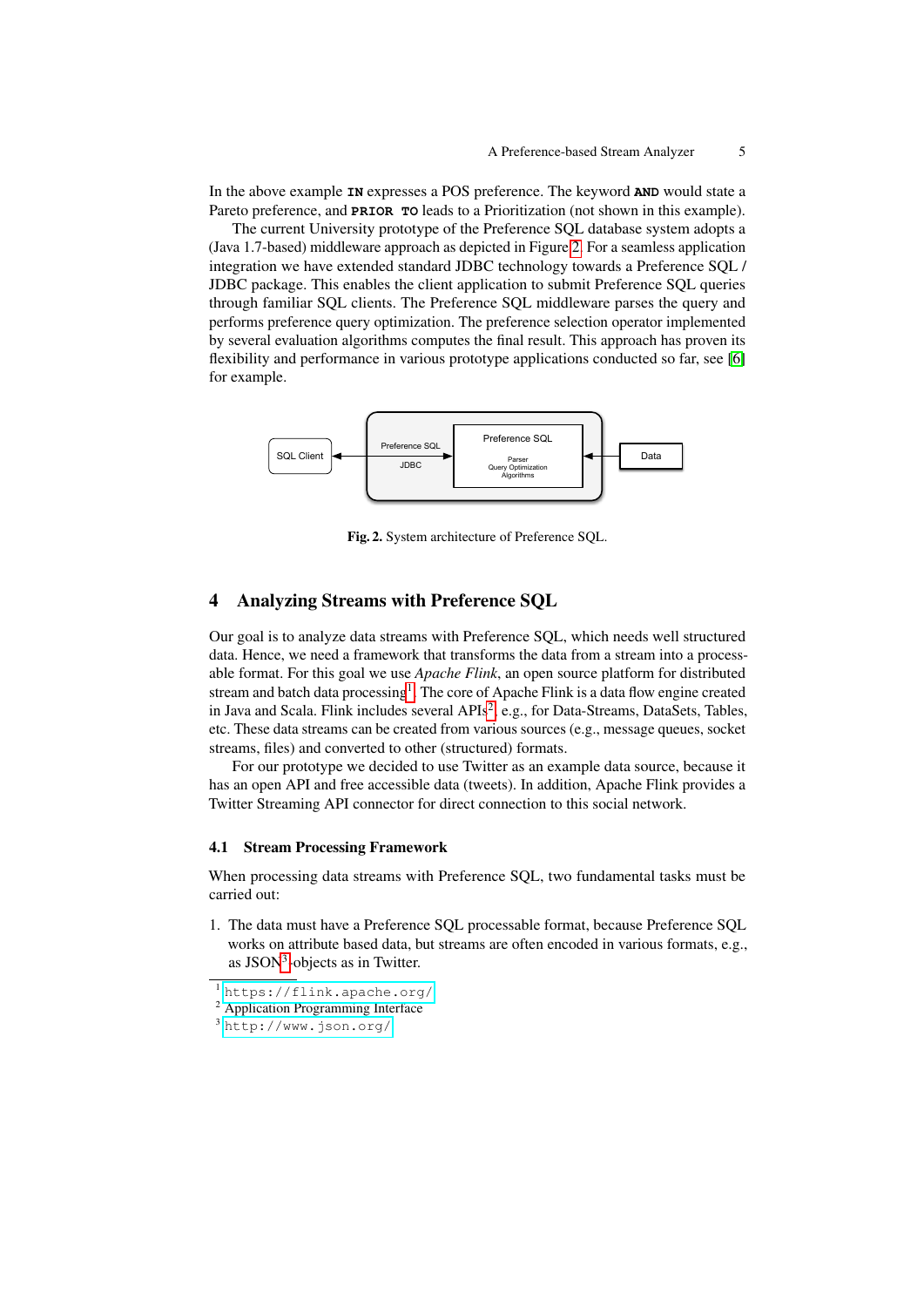- 6 L. Rudenko, M. Endres, P. Roocks, W. Kießling
- 2. The result computation must be adapted to stream properties, since the dataflow is continuous. There is no "final" result after some data of the stream is processed. Hence, the result must be calculated and adjusted as soon as new data arrive.

Before we discuss these tasks in detail, we provide a brief overview of the whole system (see Figure [3\)](#page-5-0). For more details we refer to the following sections. The incoming data stream is processed by Apache Flink, where our StreamProcessor transforms the data into a Preference SQL readable format. Our DataAccumulator builds chunks of objects, which can be processed by Preference SQL. Preference SQL evaluates the user preference on these data chunks and presents the result to the user. For this we suggest two possibilities: (1) we present the result to the user on his mobile phone, tablet or PC directly after the computation, or (2) we store it in a database for later usage. The first possibility is intended for users which are in front of their internet compatible device and want to find specific information rapidly. On the other hand we propose a method to store the result in a database for further processing to which we refer in Section [5.3.](#page-9-0)



<span id="page-5-0"></span>Fig. 3. ETL process in Apache Flink and analysis of data streams with Preference SQL.

## <span id="page-5-1"></span>4.2 Object Representation in a Preference SQL Processible Format

The individual objects delivered by a data stream are encoded and not compatible with Preference SQL, which works on attribute-based data. That means the data must be structured and needs an attribute based format like  $attribute$ National  $=$  attributeValue.

The transformation of the stream objects to a list of single attribute values occurs in the StreamProcessor, cp. Figure [3.](#page-5-0) For this one has to implement the mapping of the object in the stream to a table structured format. The data types of the attributes can be extracted from the stream objects, e.g., in the case of JSON-encoded tweets with the help of the Twitter API.

*Example 3.* The twitter messages (tweets) are JSON-encoded as shown in Figure [4.](#page-6-1) For example, this tweet was posted on June 22, 2016 at 12:49:31 UTC (*created at*:*"Wed Jun 22 12:49:31 +0000 2016"*) and has a specific identifier (*id*:*745599599151353856*). There are several different fields which describe a tweet in detail, e.g., *name*, *description* (the user-defined string describing the account), *created at* (date of account creation), *followers count*, *status count* (number of tweets of the user), *lang* (language the user speaks) and many more. Our StreamProcessor converts such objects into more structured data, e.g., into created\_at = ''Wed Jun 22 ...'' and defines the data type "VARCHAR".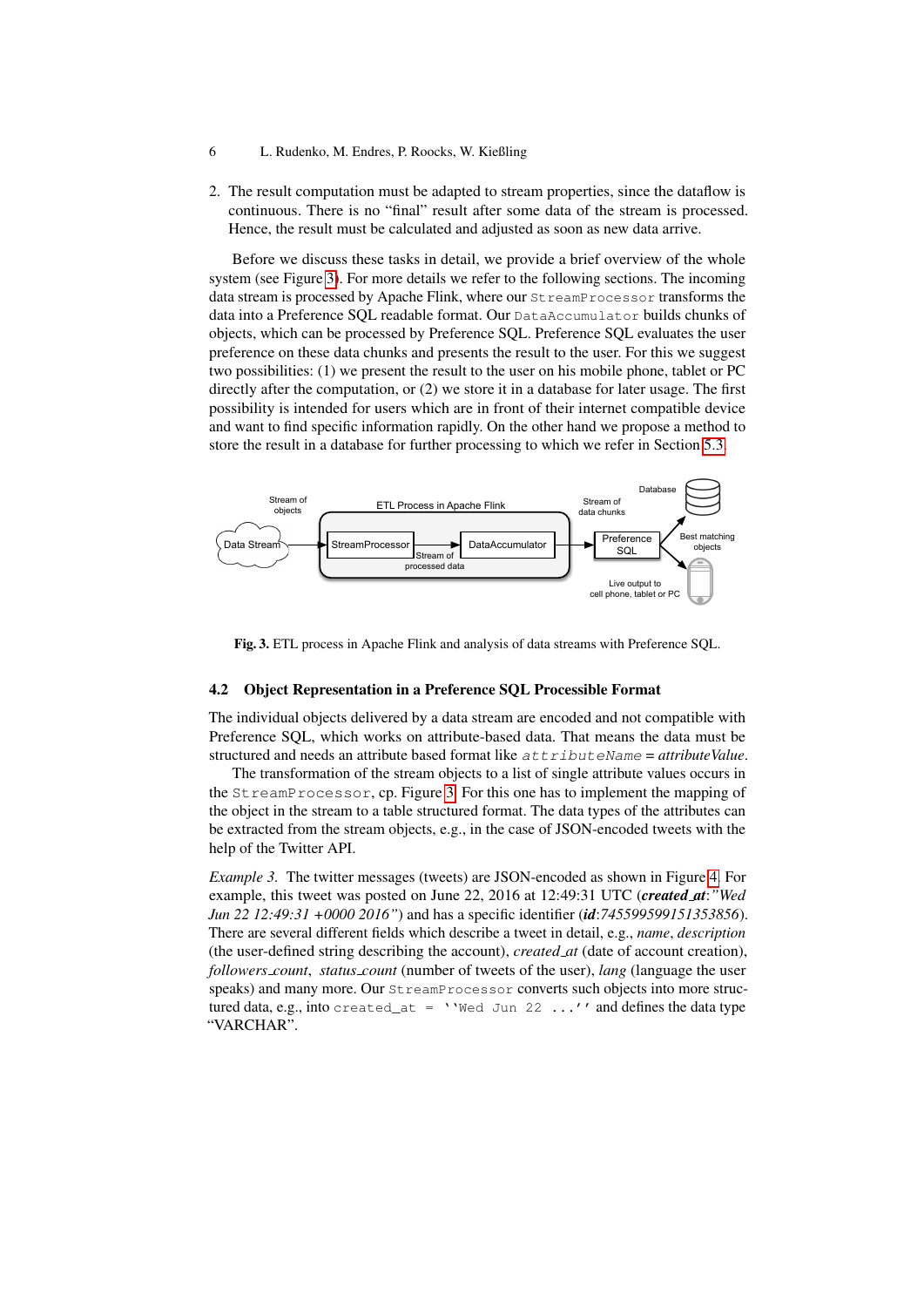```
{ " created _at": "Wed_Jun _22_12:49:31 _+0000 _2016", "id":745599599151353856, "id_str":
 ^3745599599151353856" ," text":"#SVK_and_#NIR_have_already_qualified_but_who_will_join
them?\n\nFind_out_how_the_last_16_is_shaping_up:_https://t.co/WulkXiTt7L_#EURO2016","<br>"source":"<a_href=\"http://twitter.com\"_rel=\"nofollow\">Twitter_Web_Client <\/a>",<br>"truncated":false,"in_reply_to_status_id":745581100
"The <math>\sim</math> of <math>\text{fixed\_home\_of\_HEURO2016\_on\_Twitter."}</math>, ...
```
Fig. 4. JSON object of a tweet.

<span id="page-6-1"></span>After the object preparation the endless stream must be split into finite parts to be processed in Preference SQL. This is done by grouping objects into chunks. This concept is similar to moving window, described in [\[24\]](#page-11-17). The grouping occurs in the DataAccumulator, see Figure [3.](#page-5-0) It takes a stream of processed objects as input and provides a stream of chunks as output. The grouping can be *size* (how many objects are in one chunk) or *time* (the number of objects per chunk is determined by the time) based. For more details we refer to Section [5.2.](#page-8-0) The result of such a grouping is still a stream, but each chunk itself is finite and can be processed with the Preference SQL system.

In the last step we analyze the data chunks within Preference SQL. The input is a stream of chunks, the output contains the most preferred objects w.r.t. the preference specified by a user.

#### 4.3 Finding the BMO-set of a Stream

Preference SQL computes the result based on the current chunk provided by the ETL processor (Figure [3\)](#page-5-0). But this temporary BMO-set is not the final result, because when new data arrives it may occur that the next chunk contains better objects w.r.t. the user preference. Hence, the current temporary BMO-set must be compared to the objects from the next chunks in the ETL process, and so on.

More detailed: Let  $c_1, c_2, \ldots$  be the chunks provided by the ETL processor. The Preference SQL system evaluates the user preference P on the first chunk, i.e.,  $\sigma[P](c_1)$ . Since  $c_2$  could contain better objects we also have to compare the new objects from  $c_2$ with the current BMO-set, i.e., we compute  $\sigma[P](\sigma[P](c_1) \cup c_2)$ , and so on. However, this leads to a computational overhead if  $c_2$  is large. Therefore we apply a pre-filter to  $c_2$ , i.e., we first compute  $\sigma[P](c_2)$  and afterwards apply the preference selection to the union of  $\sigma[P](c_1)$  and  $\sigma[P](c_2)$ , since the following holds [\[25\]](#page-11-18):

$$
\sigma[P](c_1 \cup c_2) = \sigma[P](\sigma[P](c_1) \cup \sigma[P](c_2)) \tag{2}
$$

This leads to a correct result, but is more efficient than the first approach.

# <span id="page-6-0"></span>5 A Language for Preference-based Stream Analysis

In this section we suggest a language for preference-based stream analysis. For this we first show how to connect streams within Preference SQL and afterwards we present a language for analyzing streams based on preference constructors. In addition, we present preference integrity constraints for table statements.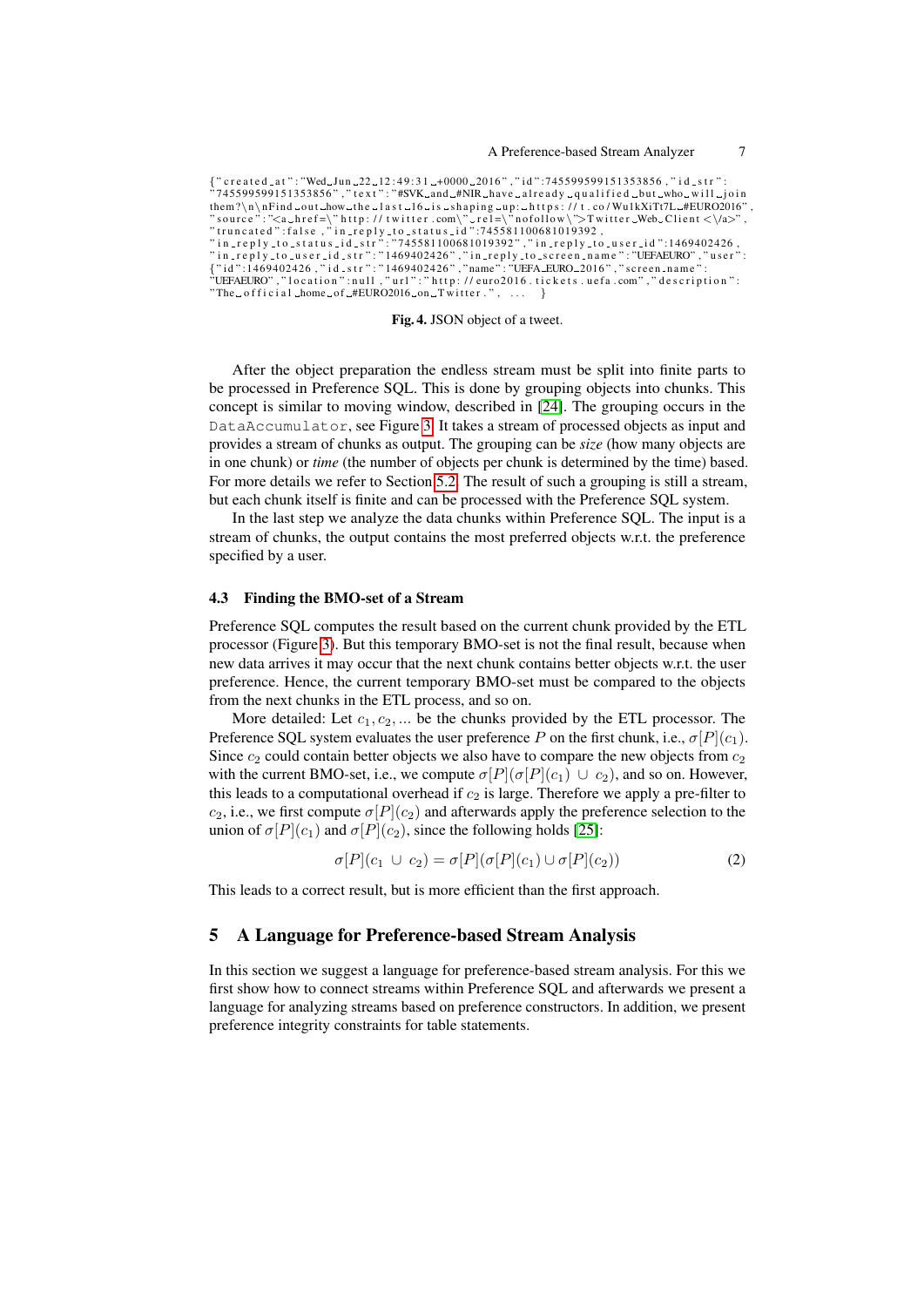## <span id="page-7-2"></span>5.1 Connecting Streams in Preference SQL

We want do develop an approach, that allows to analyze any data stream with Preference SQL. For this, we have to connect the data stream to the Preference SQL system, in particular to the Apache Flink engine as depicted in Figure [3.](#page-5-0) Note that there are also other approaches to stream analysis and querying, e.g., [\[26](#page-11-19)[,27](#page-11-20)[,28\]](#page-11-21), each of them has SQL-like syntax and enhanced support for windows and ordering, but they cannot be used together with preferences.

Since we want to connect different streams, we present a general approach to create a stream connection within the Preference SQL system. For this we provide an interface which must be implemented for each individual stream. In our current University prototype we provide a TwitterStream connector and we plan to implement connections for stock market and other well-known stream provider. After implementing the stream connector, a user can connect to a stream by a **CREATE STREAM** statement. Figure [5](#page-7-0) presents our syntax of our proposed language for stream creation.



<span id="page-7-0"></span>Fig. 5. Syntax diagram for create stream statement.

The keywords **CREATE STREAM** introduce a stream connection with the user defined name streamName. TwitterStream corresponds to the name of the pre-imple-mented Twitter connector which gets the user-specific login credentials.

*Example 4.* Figure [6](#page-7-1) shows an example for the connection statement for Twitter. The cryptic character sequences represent the Twitter account login data.

```
CREATE STREAM MyTwitterStream AS TwitterStream
('NQEk0KbszVbaAcjCWLksbodkN',
'HDKxlp2REOHvuq59oKrZZsdFovItwG6upOGJuSN4btr6npp2c3',
'2400192752-DQSedtepr68SerQVyjHLzpHhMitcwJQfbvwxnLi',
 'BAk0krCYq77W4p45UwyuAuNnpR3nrv9WofO9PNL46YFch');
```
Fig. 6. Stream connection for Twitter.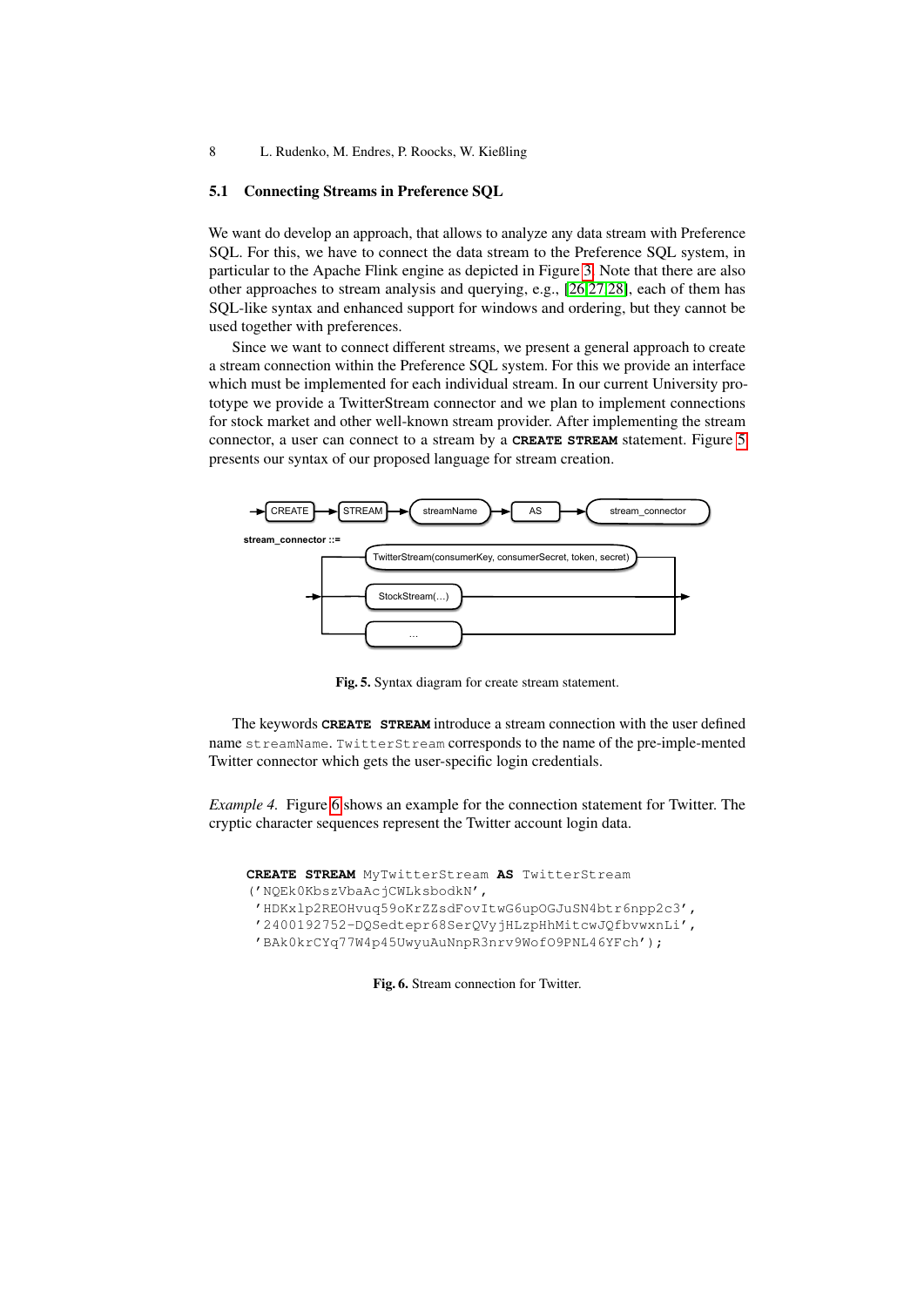### <span id="page-8-0"></span>5.2 Querying Streams in Preference SQL

After the connection to a stream the data can be queried with Preference SQL. For this we provide a preference-based stream language, whose syntax is shown in Figure [7.](#page-8-1)

After **SELECT** STREAM one can specify a list of columns column\_list, where each column corresponds to a field in a stream object. *streamName* corresponds to the user defined name given in the **CREATE STREAM** statement (cp. Section [5.1\)](#page-7-2). The kind and the quantity of the chunks, that are build from the endless stream (cp. Section [4.2\)](#page-5-1), can be defined by the user. Thereby, the chunks can be size or time based. When specifying a time (in seconds), the DataAccumulator in the ETL process (cp. Figure [3\)](#page-5-0) builds chunks based on the data retrieved within the given time slot. By specifying a size the ETL processor groups *size* chunks together. **PREFERRING** introduces the preference condition which will be evaluated on the data stream.



<span id="page-8-1"></span>Fig. 7. Syntax diagram for select statement.

<span id="page-8-3"></span>*Example 5.* Let us imagine that a user wants to read the tweets about the semifinals in the European Football Championship. The desired hashtag is *#EURO2016* or *#em2016* and the location should be the same as in Example [2.](#page-3-2) In addition, equally important (Pareto preference) to the previous preferences is the author of a tweet, in this example *UEFA Euro 2016* or *EM 2016 Frankreich*. The chunks should be constructed time based, here 60 seconds. The corresponding preference stream query is shown in Figure [8.](#page-8-2)

```
SELECT STREAM *
FROM MyTwitterStream
CHUNK TIME = 60
PREFERRING hashtag IN ('#EURO2016', '#em2016')
       AND location IN ('Lyon','Marseilles')
       AND author IN ('UEFA EURO 2016', 'EM 2016 Frankreich');
```
Fig. 8. Querying Twitter data with preferences.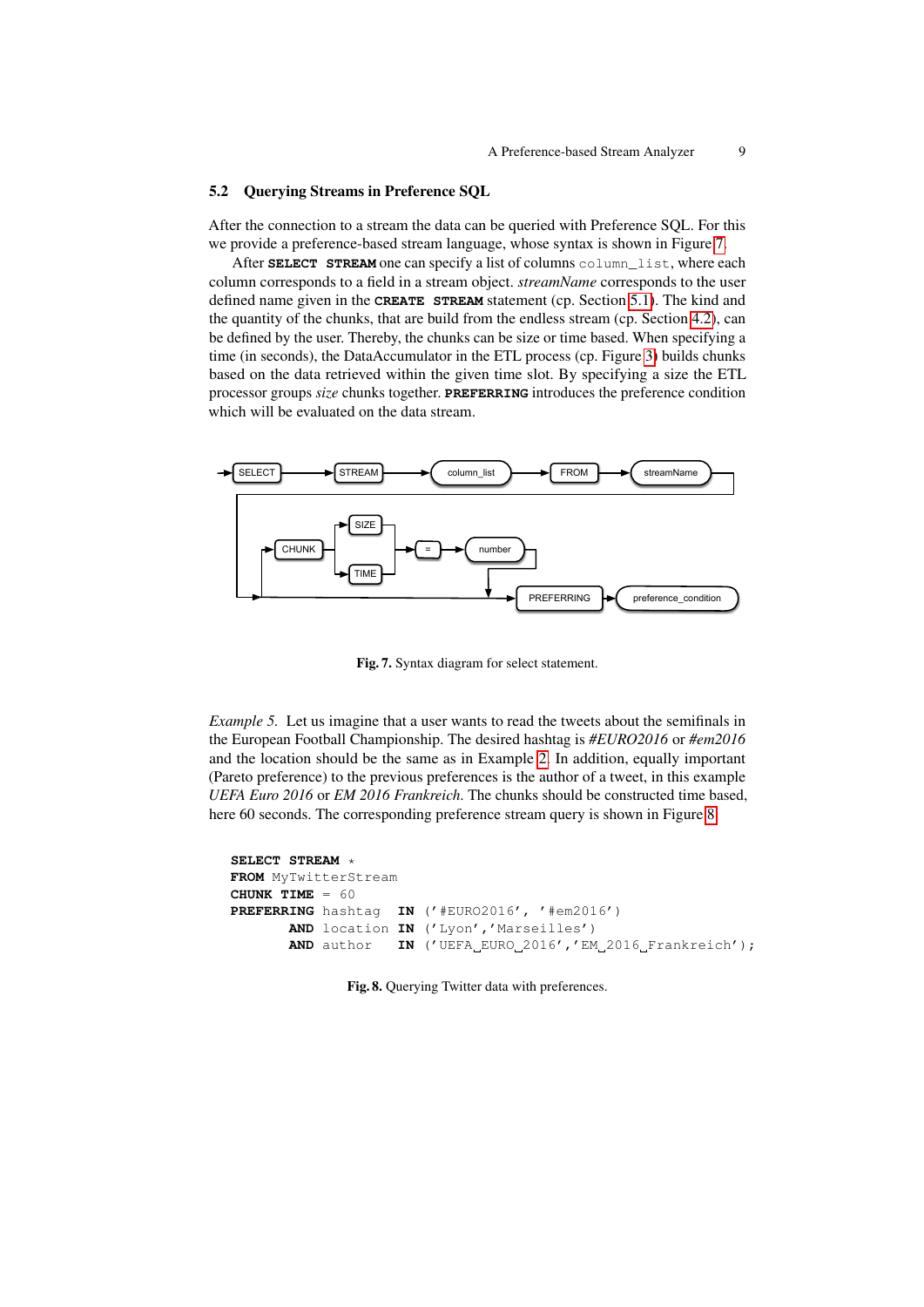### <span id="page-9-0"></span>5.3 Preference Based Integrity Constraints

In this section we suggest an extension of SQL constraints [\[29\]](#page-11-22) to specify preference conditions within a table definition. SQL constraints are used to specify rules for the data in a table which now should be preference based. If there is any violation between the preference constraint and the data action, the action is aborted by the constraint.

In this sense, the idea is to define preference based integrity constraints which apply whenever a tuple should be inserted into the table. If the new tuple passes the preference condition it will be stored in the table. Otherwise, if it is dominated by any other tuple already in the table, the new tuple can be discarded or moved to another table which holds dominated objects. Note that when considering streams, the current content of a database table does not necessarily represent the perfect matches, because they can be dominated by better candidates arriving later in the stream. Therefore it is important to specify what happens with these dominated tuples. Figure [9](#page-9-1) shows the syntax diagram which describes our preference integrity constraints.



<span id="page-9-1"></span>Fig. 9. Syntax diagram for preference-based integrity constraints.

The preference constraint follows the standard **CREATE TABLE** syntax [\[29\]](#page-11-22). After the keyword **CHECK PREFERRING** one can specify the preference condition a new tuple must fulfill. Since preferences apply to tuples, the new tuple must be compared to the objects already in the table. If the new one is dominated it can be discarded (**WITH DOMINATED DELETE**); this is also the default value. On the other hand one may decide to store dominated objects in another table specified by the *tableName* (**WITH DOMINATED PUSH INTO** . . . ). The preference constraints show a similar behaviour when a new tuple dominates objects already in the table. Then the dominated tuples can be deleted immediately or moved to another table containing worse objects.

Holding already dominating tuples could be useful, e.g., if one wants to get the Top-k elements of a preference query and the result w.r.t. the preference does not provide enough objects (cp. [\[23\]](#page-11-16)). Hence, the result must be filled-up with the next better objects until k objects are retrieved. In this sense we also can specify a cascade of tables holding "worse tuples".

*Example 6.* Reconsider Example [5,](#page-8-3) but now we want to specify a table constraint instead of analyzing the streams directly within Preference SQL. Figure [10](#page-10-7) shows the **CREATE**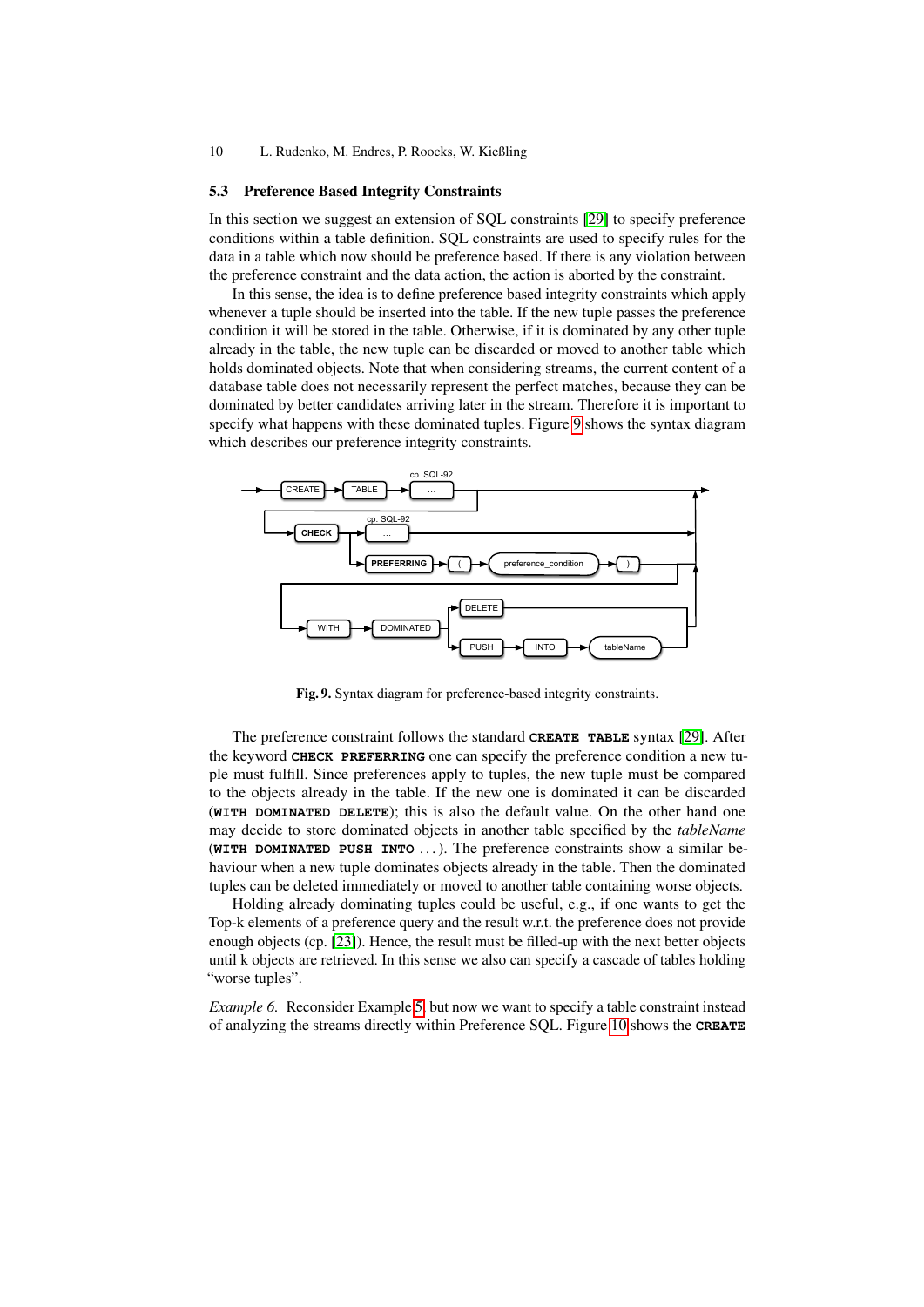**TABLE** statement, where attributes like author or location are stored and dominated objects should be moved to a table called *worseTweetsTable*.

```
CREATE TABLE em2016_tweets(
created_at VARCHAR(30),
author VARCHAR(20),
location VARCHAR(30),
text VARCHAR(100),
CHECK PREFERRING (hashtag IN ('#EURO2016', '#em2016')
            AND location IN ('Lyon','Marseilles')
            AND author IN ('UEFA EURO 2016',
                              'EM 2016 Frankreich'));
WITH DOMINATED PUSH INTO worseTweetsTable;
```
Fig. 10. Creating relation with preference based integrity constraints

<span id="page-10-7"></span>Note that constructing a cascade of worse objects means to specify preference based integrity constraints for the table *worseTweetsTable* and move the dominated objects to a third relation, and so on.

# <span id="page-10-6"></span>6 Conclusion

In this paper we proposed a preference based approach for stream analysis. We suggested a language for connecting and querying streams in Preference SQL. In addition, we presented the possibility to specify integrity constraints based on preference constructors. We have implemented our approach based on Twitter data, because of its open API. However, the same approach can be used for other data streams, such as stock exchanges or Facebook posts.

Our work is in progress and thus, we plan to implement further stream connectors and to extend the preference stream query language. A comprehensive experimental evaluation as well as a comparison to other existing stream analysis frameworks is also future work.

# References

- <span id="page-10-0"></span>1. J. Chen, D. J. DeWitt, F. Tian, and Y. Wang. NiagaraCQ: A Scalable Continuous Query System for Internet Databases. In *Proceedings of SIGMOD '00*, pages 379–390, New York, NY, USA, 2000. ACM.
- <span id="page-10-1"></span>2. P. Bonnet, J. Gehrke, and P. Seshadri. Towards Sensor Database Systems. In *Proceedings of MDM '01*, pages 3–14, London, UK, UK, 2001. Springer-Verlag.
- <span id="page-10-2"></span>3. J. Sankaranarayanan, H. Samet, B. E. Teitler, M. D. Lieberman, and J. Sperling. Twitterstand: News in Tweets. In *Proceedings of ACM '09*, pages 42–51, 2009.
- <span id="page-10-3"></span>4. L. Liu, C. Pu, and W. Tang. Continual Queries for Internet Scale Event-Driven Information Delivery. *IEEE Trans. on Knowl. and Data Eng.*, 11(4):610–628, July 1999.
- <span id="page-10-4"></span>5. L. Golab and M. T. Özsu. Issues in Data Stream Management. *SIGMOD 03*, 32(2):5-14.
- <span id="page-10-5"></span>6. W. Kießling, Endres M., and Wenzel F. The Preference SQL System - An Overview. *Bulletin of the Technical Commitee on Data Engineering, IEEE CS*, 34(2):11–18, 2011.